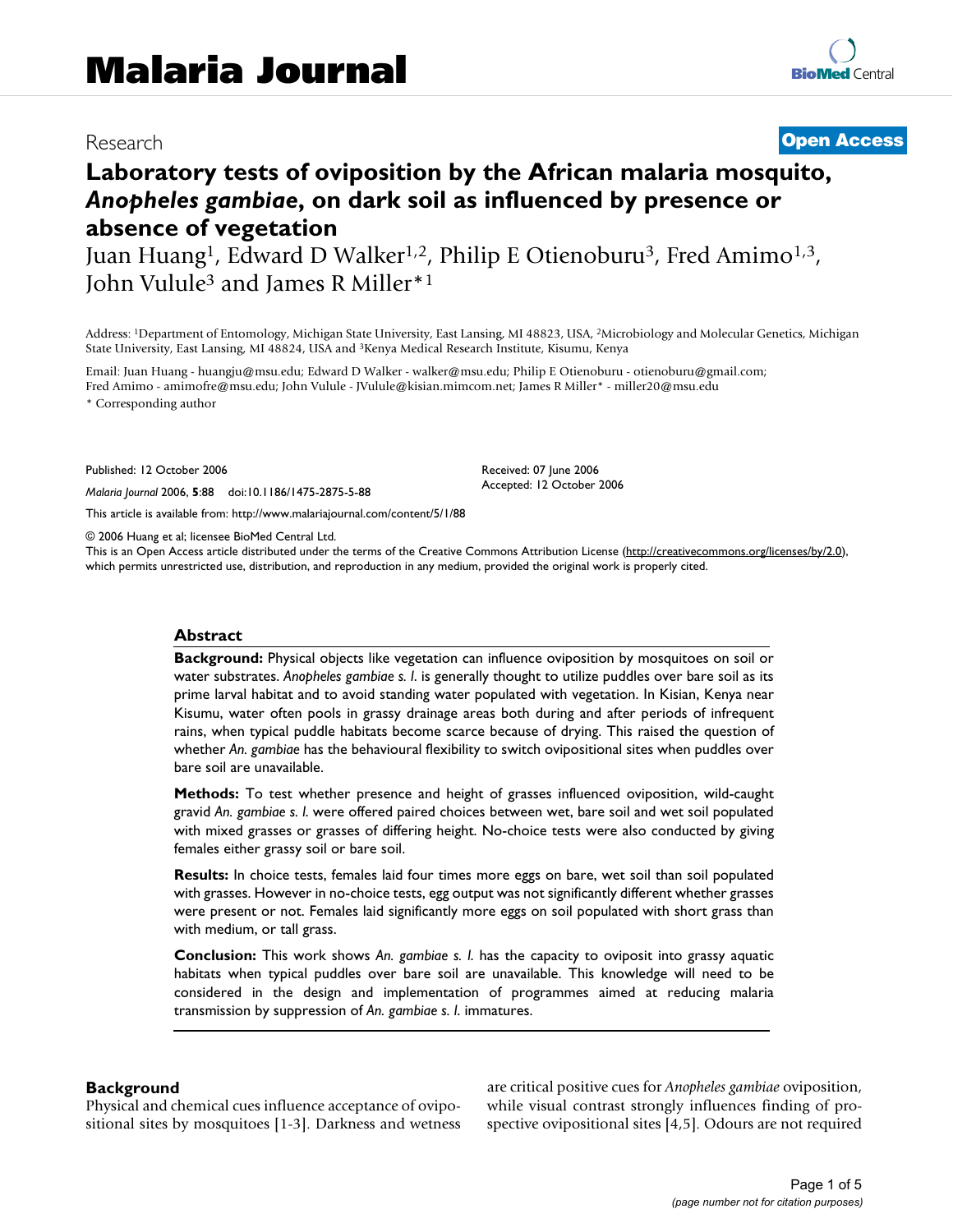for copious oviposition, however, they may increase egg output in some cases [6] and decrease it in others [[7\]](#page-3-0).

Physical objects like vegetation can influence oviposition on soil or water substrates [8-10]. Rice plants or glass rods inserted into seepage water reduced *Anopheles culicifacies* oviposition [8]. However, oviposition by *Anopheles hermsi* increased in accordance with the density of aquatic macrophytes (*Myriophylluym aquaticum*) up to 1,000 stems m-2 [10]. In the field, *Anopheles funestus* breeds mainly in marshes and swamps that contain tall grasses and other plants [11]. *An. gambiae* is generally thought to utilize puddles over bare soil as its prime larval habitat [12-15] and to avoid standing water populated with vegetation. However, Muirhead-Thomson [16] reported that *An. gambiae* deposited eggs in rice fields at all stages of vegetative maturity. More recently, Fillinger *et al*. [17] have strongly challenged the idea that *An. gambiae* avoids habitats with emergent vegetation like grasses. They and Minakawa *et al*. [18] provide evidence that *An. gambiae* can be commonly found in association with grasses. However, it is unclear whether presence of larvae in grassy habitats results from hatch of eggs placed on and around wet grasses, or whether larvae were carried there by flowing water. The question addressed in the current laboratory study was whether *An. gambiae* has the behavioral flexibility to oviposit on and around wet grasses both when bare soil is and is not available.

#### **Materials and methods** *Mosquitoes and bioassay conditions*

Experiments were performed in the Entomology laboratory of the Kenya Medical Research Institute (KEMRI) in Kisian, Kenya using feral females aspirated from houses near Kisian from 28 April to May 28, 2004, and from 15 April and 15 May 2005. These blood-fed females were kept for two days in cardboard cups (8 cm diam, 9 cm high) covered with wet cloth towels to provide moisture. Ten percent honey solution was also provided as an energy source. Gravid females were transferred into 60 ×  $60 \times 60$  cm white BugDorm-2 cages (MegaView Science Education Services Co., Taiwan) held on a lab bench near a bank of windows providing ambient nightlight. The response variable reported is total egg numbers. No detectable differences emerged in proportion of females retaining eggs. Although polymerase chain reaction was not performed on the wild-caught mosquitoes, previous samples from this area [4,[14\]](#page-3-1) contained > 80% *An. gambiae s. s*. Thus, results reported here represent *An. gambiae s. l*..

#### *Statistical analysis*

Differences in egg output were analysed by paired *t*-test in

### *Oviposition in response to wet soil populated with grass in 2004*

#### *Experiment 1: paired choice tests*

Plugs of soil (8 cm height  $\times$  8 cm diam.) with associated grasses were collected outside the KEMRI compound near areas supporting *An. gambiae* larvae. These plugs were inserted into white cups of similar dimensions; they contained a mixture of Bermuda grass (*Cynodon dactylon*), sedge grass (*Scirpus steudneri*), and Rhode grass (*Chloris gayana*). Grass coverage of the soil ranged from 50 to 70%. Comparison cups were filled with soil taken from the same location but with no grass parts included. All the cups were saturated with tap water from a deep bore hole. A pair of cups with grass-covered vs. bare soil was offered to ca. 60 gravid females in a BugDorm-2 cage. Eleven replicates, each using a different batch of mosquitoes, were performed through time for choice tests.

#### *Experiment 2: no-choice tests*

The no-choice test was conducted (seven replicates) by providing 40 gravid females with a single ovipositional cup containing either grass-covered or corresponding bare soil. The following morning, grass stems were cut at their base and plants as well as soil were examined very thoroughly for the presence of eggs with the aid of a dissecting microscope.

### *Oviposition in response to grasses of differing height in 2005*

### *Experiment 3: paired choice tests*

Soil plugs with grasses of differing height and corresponding bare soil were collected near the KEMRI compound. Over 90% of the soil was covered by grasses as compared to 50–70% in 2004. Grasses were divided into three height categories: short (1–2 cm), medium (13–16 cm), and tall (27–39 cm). It is acknowledged that species of grasses co-varied with the height categories such that effects cannot be attributed to height alone. Each grass category, paired with its control bare soil, was offered to 20 wild-caught gravid females.

#### *Experiment 4: three-choice tests*

Thirty gravid females were offered: short, medium, and tall grasses for oviposition. This test was replicated six times using different batches of females. Samples of the grasses used were dried and stored in layers of dry paper for subsequent species confirmation. Short grasses consisted of cape clover, *Trifolium burchellianum* (80%) and *Cynodon dactylon* (20%); medium grasses were *Cynodon dactylon* (50%) and *Scirpus steudneri* (50%); and tall grasses were *Chloris gayana*, the most dominant grass around Kisian.

two-choice tests and no-choice tests. Differences in egg outputs in three-choice tests were calculated as a propor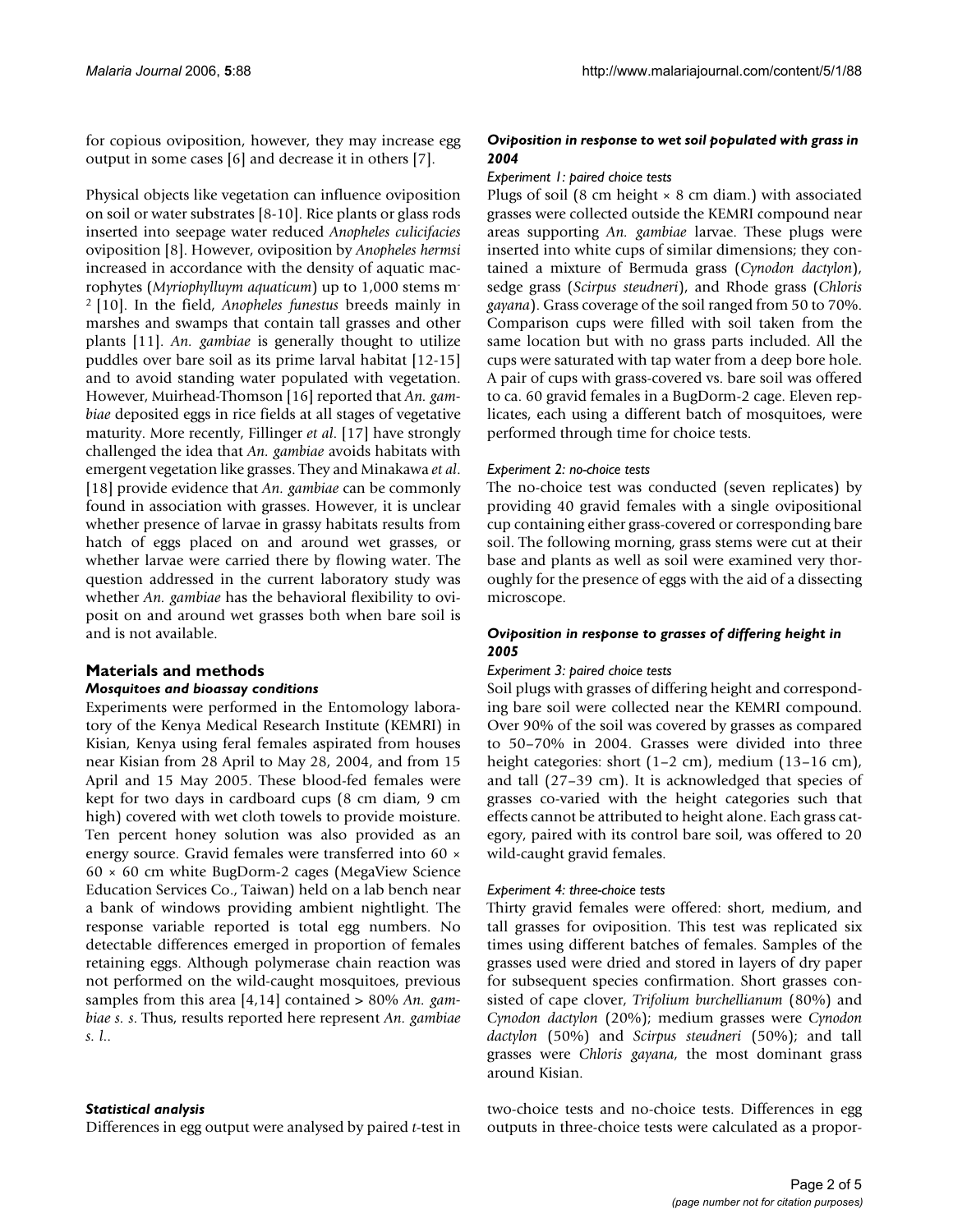tion of the total number of eggs laid in each cage and compared using 1-way analysis of variance (ANOVA) [19]. Means were separated by Tukey's significant difference (HSD).

#### **Results**

#### *Oviposition in response to wet soil populated with grass in 2004*

#### *Experiment 1: paired choice tests*

Wild-caught *An. gambiae* females deposited four times more eggs on bare wet soil than on soil covered by grasses (*t* = 4.0, *df* = 10, *P* = 0.002). Bare soil received 1,495 ± 224 eggs (mean  $\pm$  SEM) while grass-covered soil received 353  $± 115$  eggs.

#### *Experiment 2: no-choice tests*

Females laid  $777 \pm 73$  eggs on bare soil compared to 573 ± 145 eggs on grass-covered soil (difference not significant:  $t = 1.0$ ,  $df = 6$ ,  $P = 0.35$ ). Both in choice- and nochoice tests, some eggs were laid on the leaves or stems of grasses (Figure 1).

### *Oviposition in response to grasses of differing height in 2005*

#### *Experiment 3: paired choice tests*

Females laid many more eggs on bare soil than the soil covered with grasses of differing heights (for short grass: *t* = 5.4, *df* = 5, *P* = 0.003; for medium grass: *t* = 2.6, *df* = 5, *P* = 0.05; for tall grass: *t* = 5.7, *df* = 5, *P* = 0.002) (Figure 2). However, 3 to 8% of the total eggs were laid on grass-covered soil when bare soil was nearby.

#### *Experiment 4: three-choice tests*

When no bare soil was present, more eggs were laid on the soil covered by short than by medium and tall grasses (*F* = 8.2; *df* = 2, 10; *P* = 0.008) (Figure 3).

#### **Discussion**

When offered a choice, *An. gambiae s. l*. deposited many more eggs on bare, wet soil than grass-covered soil. Under laboratory conditions, *An. gambiae* usually touches the ovipositional substrate briefly before sitting on the mud to deposit eggs or hovers 5 to 10 cm above the puddle or mud while laying eggs (Huang et al. unpublished data). Short grasses were more acceptable than medium and tall grasses when no bare soil was present. Overall, egg abundance on grass-covered soil relative to bare soil decreased from 20 to less than 8% as the density of the grasses increased from 50–70% (in 2004) to 90% (in 2005). The density and height of grasses might act as a barrier precluding females from approaching sufficiently close to touch the wet substrate or to land. The speculation is offered that, if no bare soil is available, females might persist in exploring a wet grassy site and eventually alight and oviposit. In some cases, eggs appeared to have rained



#### **Figure 1**

Examples of a paired choice test between wet bare soil and wet soil populated with grasses (A), and eggs laid by *Anopheles gambiae s. l*. on leaves of grass growing on wet soil (B).

down upon grass leaves and axils (Figure 1). In the nochoice setting, females did not withhold eggs, but deposited copiously on whatever wet and dark resource was available. Provided they remain moist, eggs on grasses would develop [[7](#page-3-0)] and, where there is a thin film of water, larvae would eclose and crawl [20,[21](#page-4-0)] on the grasses, perhaps reaching water beneath. Alternatively, rain could wash eggs and larvae to pools [[21\]](#page-4-0).

This work confirms and extends previous claims that *An. gambiae* should be expected in rice fields [16] and other grassy habitats [17,18]. Females will oviposit on standing water, mud, moist sand [4], as well as mud with vegetation. This result further supports the view that *An. gambiae* is an ovipositional generalist [22] rather than a specialist. This malaria vector is flexible in ovipositional site selection, depending upon what ovipositional resources are available. Wet grassy zones could function as important secondary habitats when puddles over bare soil become scarce. This knowledge will need to be considered in the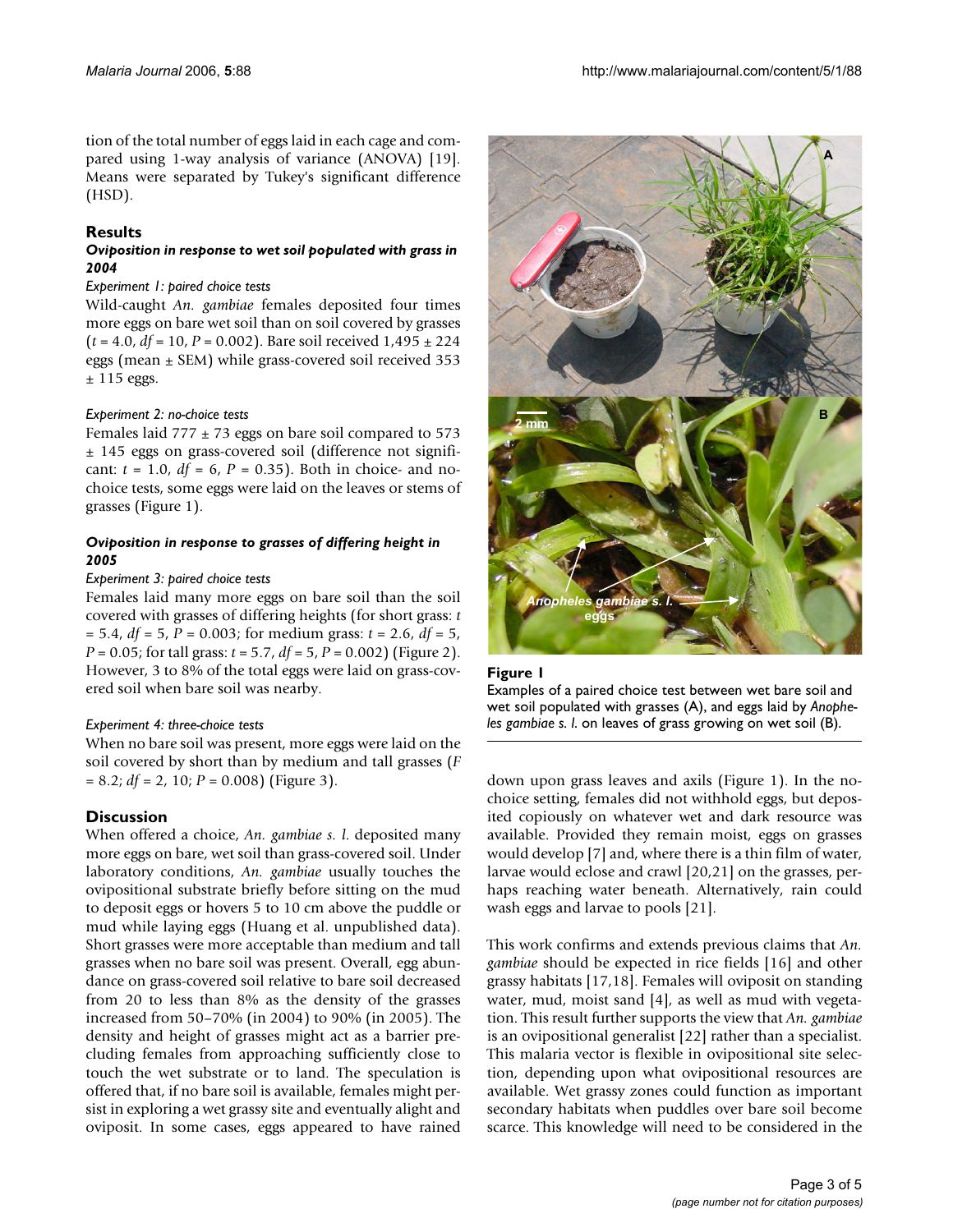

#### Treatments in Paired Choice Tests

#### Figure 2

**Mean numbers of eggs by wild-caught** *Anopheles gambiae s. l***. laid on grass-covered mud vs. its corresponding bare mud**. Within a choice test, bars topped with a common letter do not differ significantly at the 0.05 level (Tukey's HSD test). Error bars = S. E. M.

design and implementation of programmes aimed at reducing malaria transmission by suppression of *An. gambiae s. l*. immatures.





#### **Figure 3.**

**Mean percentages of eggs laid by wild-caught** *Anopheles gambiae s. l***. in a choice-test of mud covered by three different heights of grasses**. Bars topped with a common letter do not differ significantly at the 0.05 level (Tukey's HSD test). Error bars = S. E. M. The total number of eggs was 2393 for 180 female nights.

#### **Authors' contributions**

JH designed and carried out all the experiments, analysed and interpreted data, as well as drafted and revised the manuscript. EDW was P. I. of the grant supporting this work; he participated in the conception of the study, data collection and interpretation, and revision of the manuscript. PEO helped collect grass samples and data. FA identified grass species. JV provided institutional support for this study. JRM participated in the study design, data collection and interpretation, as well as drafting and revising the manuscript, and submitting the manuscript. All authors read and approved the final manuscript.

#### **Acknowledgements**

The authors thank Piera Siegert, Bill Morgan, and Blair Bullard (Michigan State University) for technical assistance. This study was funded by National Institute of Health grant AI50703.

#### **References**

- 1. Takken W, Knols BGJ: **Odour-mediated behavior of Afrotropical malaria mosquitoes.** *Ann Rev Entomol* 1999, **44:**131-157.
- 2. Blackwell A, Johnson SN: **Electrophysiological investigation of larval water and potential oviposition chemo-attractants for** *Anopheles gambiae s. s***[.](http://www.ncbi.nlm.nih.gov/entrez/query.fcgi?cmd=Retrieve&db=PubMed&dopt=Abstract&list_uids=10945049)** *Ann Trop Med Parasit* 2000, **94:**389-398.
- 3. McCall P: **Chemoecology of oviposition in insects of medical and veterinary importance.** Blackwell Publishing, Berlin; 2002.
- 4. Huang J, Walker ED, Giroux PY, Vulule J, Miller JR: **Ovipositional site selection by** *Anopheles gambiae***[: influences of substrate](http://www.ncbi.nlm.nih.gov/entrez/query.fcgi?cmd=Retrieve&db=PubMed&dopt=Abstract&list_uids=16336309) [moisture and texture.](http://www.ncbi.nlm.nih.gov/entrez/query.fcgi?cmd=Retrieve&db=PubMed&dopt=Abstract&list_uids=16336309)** *Med Vet Entomol* 2005, **19:**442-450.
- 5. Huang J, Walker ED, Vulule J, Miller JR: **The influence of darkness and visual contrast on oviposition by** *Anopheles gambiae* **in moist and dry substrates.** *Physiol Entomol* 2006 in press.
- 6. Sumba LA, Guda TO, Deng AL, Hassanali A, Beier JC, Knols BGJ: **Mediation of oviposition site selection in the Africa malaria mosquito** *Anopheles gambiae* **(Diptera: Culicidae) by semiochemicals of microbial origin.** *Int J Trop Insect Sci* 2004, **24:**260-265.
- <span id="page-3-0"></span>7. Huang J, Miller JR, Chen S, Vulule J, Walker ED: *Anopheles gambiae* **[\(Diptera: Culicidae\) oviposition in response to agarose](http://www.ncbi.nlm.nih.gov/entrez/query.fcgi?cmd=Retrieve&db=PubMed&dopt=Abstract&list_uids=16739407) [media and cultured bacterial volatiles.](http://www.ncbi.nlm.nih.gov/entrez/query.fcgi?cmd=Retrieve&db=PubMed&dopt=Abstract&list_uids=16739407)** *J Med Entomol* 2006, **43:**498-504.
- 8. Russell PF, Rao TR: **On relation of mechanical obstruction and shade to oviposition of** *Anopheles culicifacies***.** *J Exp Zool* 1942, **91:**303-329.
- 9. Chandler JA, Highton RB: **The succession of mosquito species (Diptera, Culicidae) in rice fields in the Kisumu area of Kenya, and their possible control.** *Bull Ent Res* 1975, **65:**295-302.
- 10. Orr BK, Resh VH: **Influence of** *Myriophyllum aquaticum* **cover on** *Anopheles* **mosquito abundance, oviposition, and larval microhabitat.** *Oecologia* 1992, **90:**474-482.
- 11. Clements AN: **The biology of mosquitoes.** CABI Publishing, UK; 1999.
- 12. Minakawa N, Mutero CM, Githure JI, Beier JC, Yan G: **[Spatial distri](http://www.ncbi.nlm.nih.gov/entrez/query.fcgi?cmd=Retrieve&db=PubMed&dopt=Abstract&list_uids=10674687)[bution and habitat characterization of anopheline mosquito](http://www.ncbi.nlm.nih.gov/entrez/query.fcgi?cmd=Retrieve&db=PubMed&dopt=Abstract&list_uids=10674687) larvae in Western Kenya.** Am J Trop Med Hyg 1999, [larvae in Western Kenya.](http://www.ncbi.nlm.nih.gov/entrez/query.fcgi?cmd=Retrieve&db=PubMed&dopt=Abstract&list_uids=10674687) **61:**1010-1016.
- 13. Gimnig JE, Ombok M, Kamau L, Hawley WA: **[Characteristics of](http://www.ncbi.nlm.nih.gov/entrez/query.fcgi?cmd=Retrieve&db=PubMed&dopt=Abstract&list_uids=11296836) [larval anopheline \(Diptera: Culicidae\) habitats in Western](http://www.ncbi.nlm.nih.gov/entrez/query.fcgi?cmd=Retrieve&db=PubMed&dopt=Abstract&list_uids=11296836) [Kenya.](http://www.ncbi.nlm.nih.gov/entrez/query.fcgi?cmd=Retrieve&db=PubMed&dopt=Abstract&list_uids=11296836)** *J Med Entomol* 2001, **38:**282-288.
- <span id="page-3-1"></span>14. Mutuku FMM, Alaii JA, Bayoh N, Gimnig JE, Vulule JM, Walker ED, Kabiru E, Hawley WA: **Distribution, description, and local knowledge of larval habitats of** *Anohpeles gambiae s. l***[. in a vil](http://www.ncbi.nlm.nih.gov/entrez/query.fcgi?cmd=Retrieve&db=PubMed&dopt=Abstract&list_uids=16407345)[lage in western Kenya.](http://www.ncbi.nlm.nih.gov/entrez/query.fcgi?cmd=Retrieve&db=PubMed&dopt=Abstract&list_uids=16407345)** *Am J Trop Med Hyg* 2006, **74:**44-53.
- 15. Mutuku FMM, Bayoh N, Gimnig JE, Vulule JM, Kamau L, Walker ED, Kabiru EW, Hawley WA: **Pupal habitat productivity of** *Anopheles gambiae* **complex mosquitoes in a rural village in Western Kenya.** *Amer J Trop Med Hyg* 2006, **74:**54-61.
- 16. Muirhead-Thomson RC: **Studies on the breeding places and control of** *Anopheles gambiae* **and** *A. gambiae* **var.** *melas* **in**